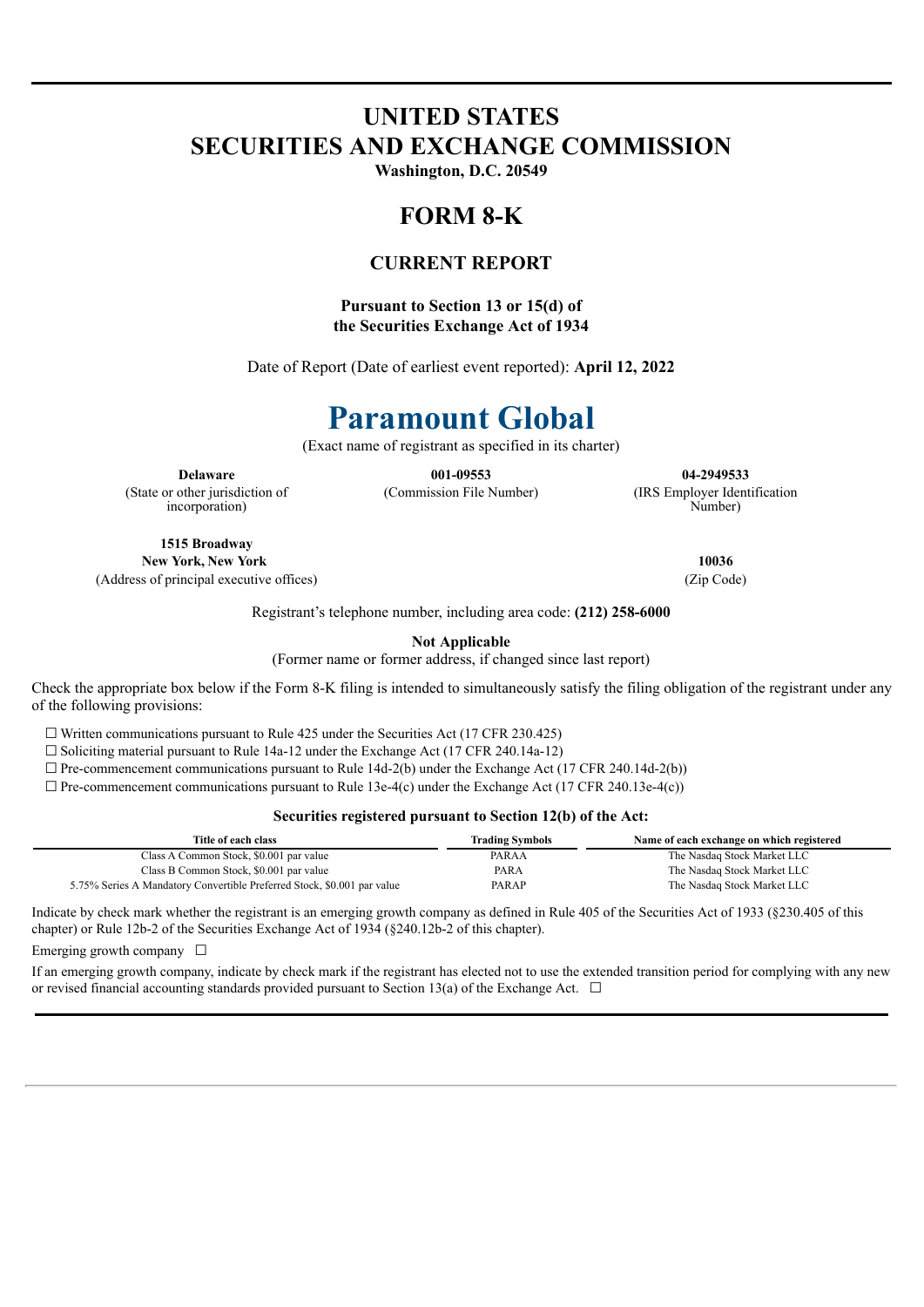### **Item D5.e0p2arture of Directors or Certain Officers; Election of Directors; Appointment of Certain Officers; Compensatory Arrangements of Certain Officers.**

On April 12, 2022, Paramount Global (the "Company") entered into an agreement (the "Lea Agreement") with DeDe Lea, the Company's Executive Vice President, Global Public Policy and Government Relations, extending her term of employment through December 31, 2025. Under the Lea Agreement, Ms. Lea's annual base salary was increased to \$1.0 million, effective October 1, 2022, her target annual cash bonus under the Company's Short-Term Incentive Plan ("STIP") continues to be 100% of her annual base salary, subject to the achievement of performance goals established by the Compensation Committee of the Company's Board of Directors (the "Committee"), and the target value of her annual grants of equity compensation under the Company's Long-Term Management Incentive Plan ("LTMIP") was increased to \$1.0 million. The annual base salary and target bonus are subject to annual merit reviews by the Committee.

Also on April 12, 2022, the Company entered into an agreement (the "Phillips Agreement") with Nancy Phillips, the Company's Executive Vice President, Chief People Officer, extending her term of employment through June 30, 2025. Under the Phillips Agreement, Ms. Phillips' annual base salary was increased to \$925,000, effective April 11, 2022, her target annual cash bonus under the STIP continues to be 100% of her annual base salary, subject to the achievement of performance goals established by the Committee, and the target value of her annual grants of equity compensation under the LTMIP reflects an increase to \$1.2 million. The annual base salary and target bonus are subject to annual merit reviews by the Committee.

The foregoing descriptions of the Lea Agreement and Phillips Agreement (together, the "Agreements") are qualified in their entirety by reference to the full text of the Agreements, which the Company expects to file with its Quarterly Report on Form 10-Q for the quarter ending March 31, 2022.